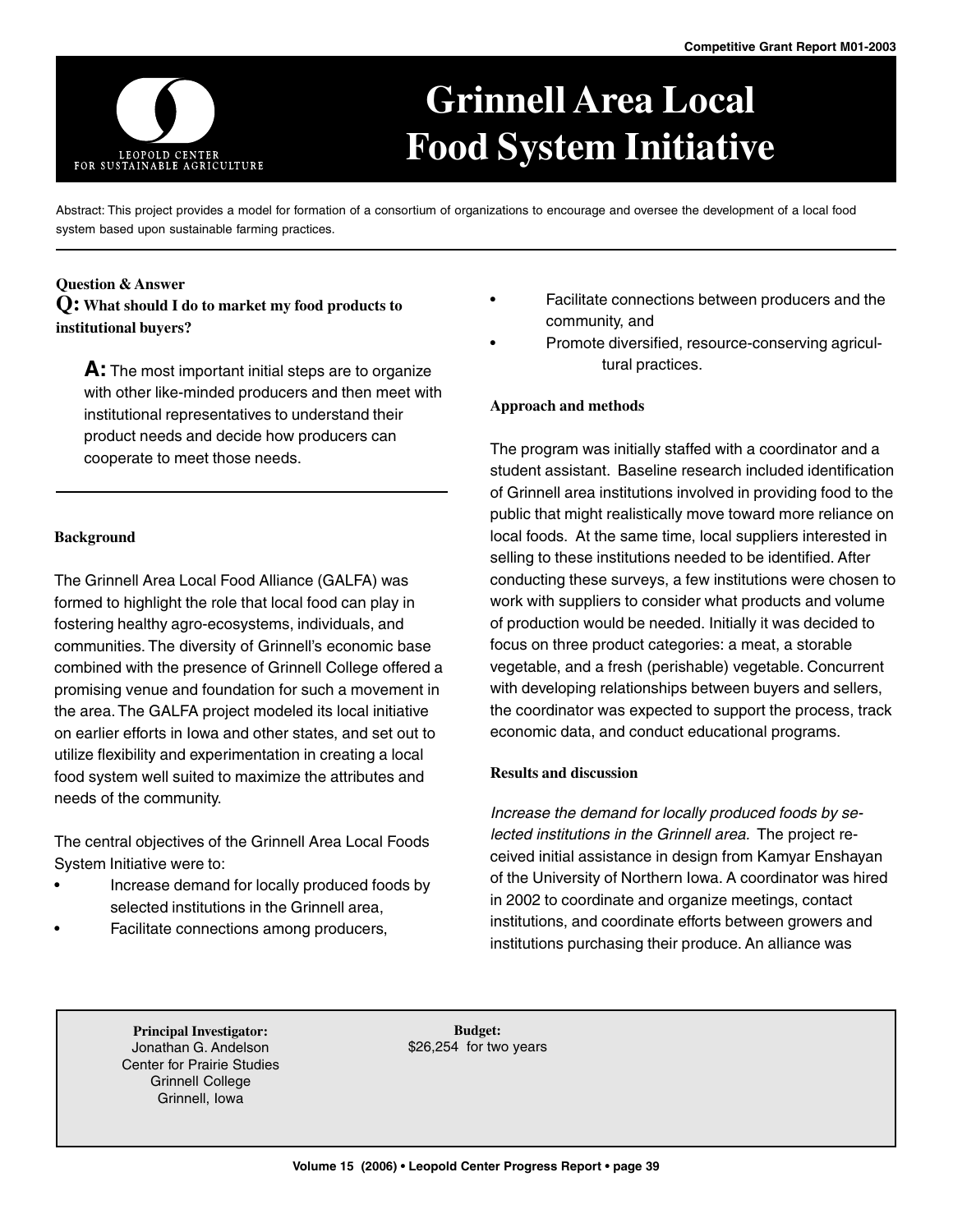established with Grinnell College Dining Services and more than a ton of produce was delivered to them between August and November 2002. Five cooperative meetings were arranged between the growers and ISU Extension and the Grinnell High School Vocational Agriculture Department. Six Grinnell area institutions were contacted to determine their interest and needs in local foods. Unfortunately, the coordinator left the project for personal reasons, and reporting and documentation efforts were not completed.

A second coordinator began work in August 2003. Surveys were conducted of local food-buying institutions and the coordinator worked with these institutions and local growers to increase interaction. Special efforts were made with restaurants to develop marketing strategies for local food menus. GALFA decided not to have the coordinator act as a broker for the growers, and this added more responsibilities for the producers. Another avenue explored was production of a newspaper insert version of the Grinnell Area Local Foods Directory to promote GALFA's work, local food producers and vending opportunities in the region.

Promote diversified, resource-conserving agricultural practices. The Poweshiek County Soil and Water Conservation District Office, an original GALFA partner, produced and distributed more than 250 copies of the Grinnell Area Food Producers Who Market Locally directory over the lifetime of the project. The district office has received requests from 68 customers for information about alternative livestock, farming and crop projects, with the resulting addition of ten local producers to the directory. The district office has provided information to several hundred customers on organic farming practices, integrated pest management, and soil conservation alternatives for diversified agriculture practices.

## **Conclusions**

The GALFA project was successful in facilitating connections among food producers and between producers of local foods and the community. The many outreach activities, and marketing and education events contributed to the accomplishments. The GALFA project also promoted diversified, resource-conserving agricultural practices through its partnership with the USDA-Natural Resources

Conservation Service and the Poweshiek County Soil and Water Conservation District, reaching several hundred customers with information and technical support.

GALFA workers found it very challenging to identify institutions willing to make the extra effort to purchase local food and simultaneously to identify producers who were willing and able to work with the buyers. The limited population base in Grinnell combined with a group of smaller scale producers made the task more difficult. The decision of the Grinnell College foodservice department to contract with a large-scale supplier of alreadyprepped vegetables after significant discussions about buying local was disappointing.

Future efforts will focus on building a stronger producer base, adding a second farmer's market, and aggressively promoting local food.

#### **Impact of results**

While the institutional buying component of the project did not initially flourish as expected at Grinnell College, a group of ten Grinnell students undertook a group independent study project in spring 2006 aimed specifically at finding ways to increase the amount of local food served in the college dining halls. This recently completed project, carried out with the full cooperation of the college administration and the director of the dining services, resulted in the creation of a statement of college policy to use more locally-sourced food and to an expression of commitment on the part of dining services to do so. The group's efforts also increased the awareness of and interest in local foods in the Grinnell public school system, where plans were developed for a pilot program of a locally-sourced snacks during the 2006-07 school years. The GALFA group will continue to advocate the local food initiative with area institutions and buyers, both in the immediate Grinnell area and regionally. The group is considering sponsorship of several local food events such as an annual local foods meal at the college, at a local restaurant, and/or at the county fair.

Nearly 6 percent of the Grinnell College Dining Service budget currently is spend on local foods. More than 85